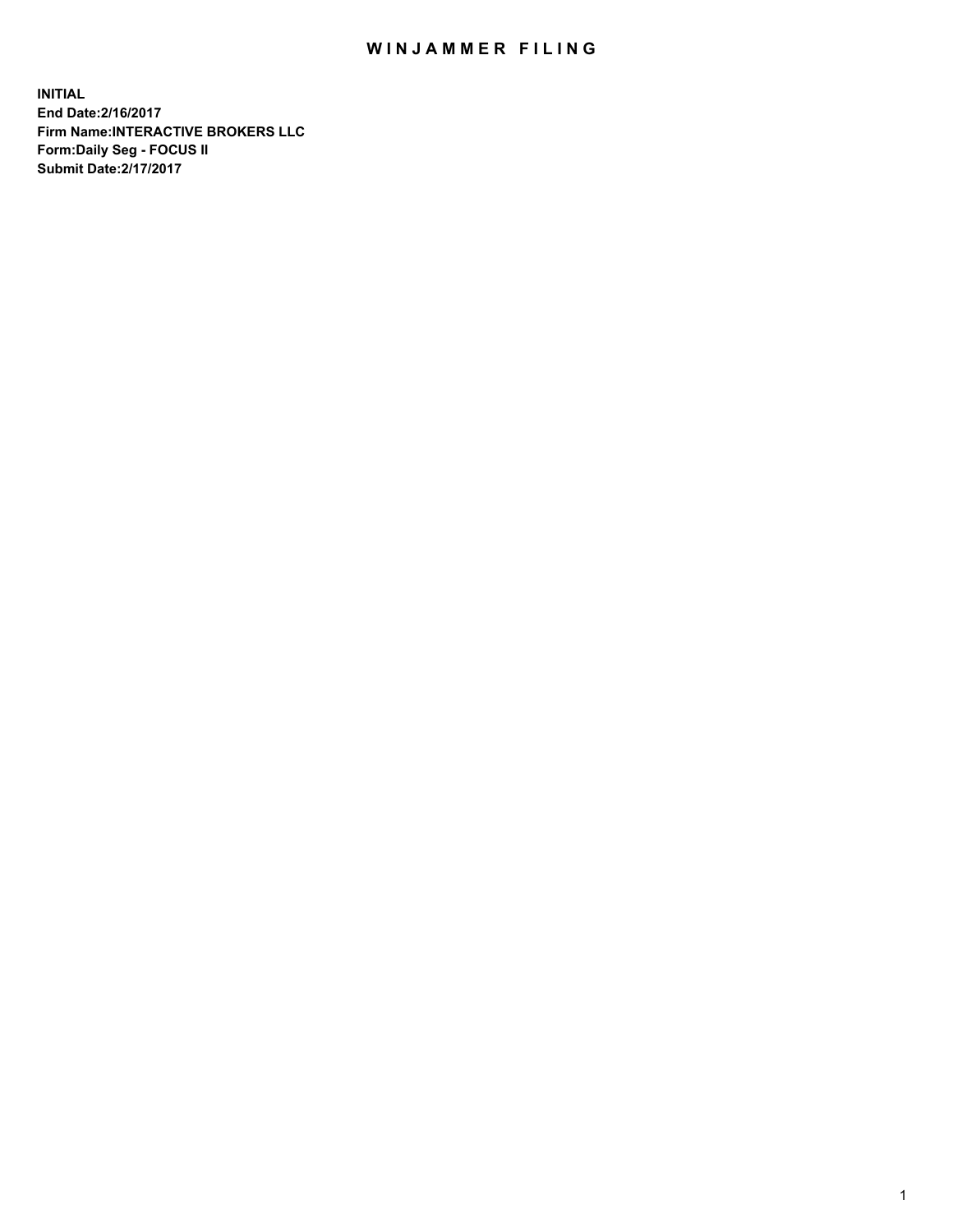## **INITIAL End Date:2/16/2017 Firm Name:INTERACTIVE BROKERS LLC Form:Daily Seg - FOCUS II Submit Date:2/17/2017 Daily Segregation - Cover Page**

| Name of Company<br><b>Contact Name</b><br><b>Contact Phone Number</b><br><b>Contact Email Address</b>                                                                                                                                                                                                                          | <b>INTERACTIVE BROKERS LLC</b><br>James Menicucci<br>203-618-8085<br>jmenicucci@interactivebrokers.c<br>om |
|--------------------------------------------------------------------------------------------------------------------------------------------------------------------------------------------------------------------------------------------------------------------------------------------------------------------------------|------------------------------------------------------------------------------------------------------------|
| FCM's Customer Segregated Funds Residual Interest Target (choose one):<br>a. Minimum dollar amount: ; or<br>b. Minimum percentage of customer segregated funds required:%; or<br>c. Dollar amount range between: and; or<br>d. Percentage range of customer segregated funds required between:% and%.                          | $\overline{\mathbf{0}}$<br>0<br>155,000,000 245,000,000<br>0 <sub>0</sub>                                  |
| FCM's Customer Secured Amount Funds Residual Interest Target (choose one):<br>a. Minimum dollar amount: ; or<br>b. Minimum percentage of customer secured funds required:%; or<br>c. Dollar amount range between: and; or<br>d. Percentage range of customer secured funds required between:% and%.                            | $\overline{\mathbf{0}}$<br>$\overline{\mathbf{0}}$<br>80,000,000 120,000,000<br>00                         |
| FCM's Cleared Swaps Customer Collateral Residual Interest Target (choose one):<br>a. Minimum dollar amount: ; or<br>b. Minimum percentage of cleared swaps customer collateral required:% ; or<br>c. Dollar amount range between: and; or<br>d. Percentage range of cleared swaps customer collateral required between:% and%. | $\overline{\mathbf{0}}$<br>$\overline{\mathbf{0}}$<br>0 <sub>0</sub><br><u>00</u>                          |

Attach supporting documents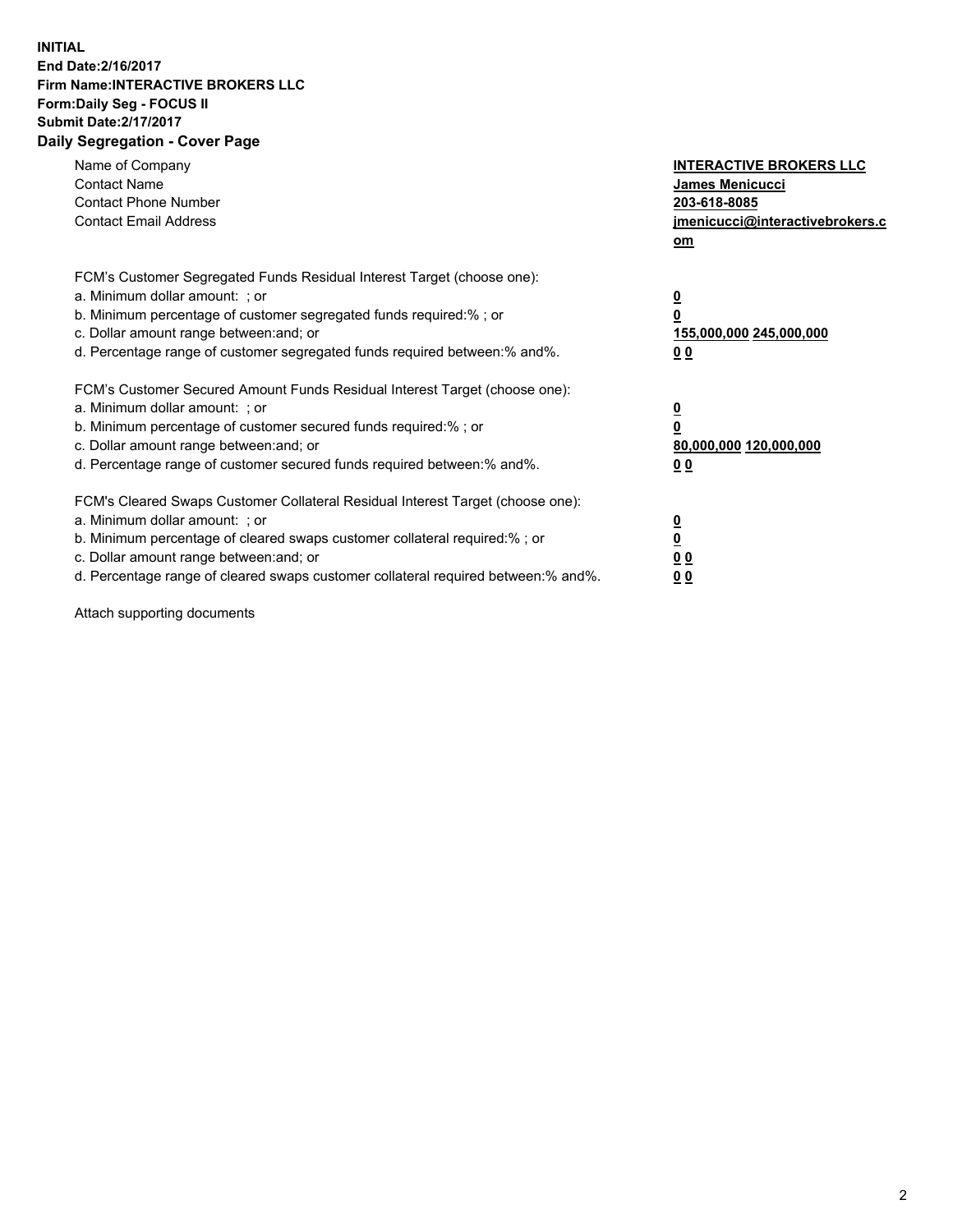## **INITIAL End Date:2/16/2017 Firm Name:INTERACTIVE BROKERS LLC Form:Daily Seg - FOCUS II Submit Date:2/17/2017 Daily Segregation - Secured Amounts**

|     | Dany Ocgregation - Oceanea Annoante                                                                        |                                        |
|-----|------------------------------------------------------------------------------------------------------------|----------------------------------------|
|     | Foreign Futures and Foreign Options Secured Amounts                                                        |                                        |
|     | Amount required to be set aside pursuant to law, rule or regulation of a foreign                           | $0$ [7305]                             |
|     | government or a rule of a self-regulatory organization authorized thereunder                               |                                        |
| 1.  | Net ledger balance - Foreign Futures and Foreign Option Trading - All Customers                            |                                        |
|     | A. Cash                                                                                                    | 349,739,693 [7315]                     |
|     | B. Securities (at market)                                                                                  | 0 [7317]                               |
| 2.  | Net unrealized profit (loss) in open futures contracts traded on a foreign board of trade                  | 11,380,396 [7325]                      |
| 3.  | Exchange traded options                                                                                    |                                        |
|     | a. Market value of open option contracts purchased on a foreign board of trade                             | 185,045 [7335]                         |
|     | b. Market value of open contracts granted (sold) on a foreign board of trade                               | -38,794 [7337]                         |
| 4.  | Net equity (deficit) (add lines 1.2. and 3.)                                                               | 361,266,340 [7345]                     |
| 5.  | Account liquidating to a deficit and account with a debit balances - gross amount                          | 62,280 [7351]                          |
|     | Less: amount offset by customer owned securities                                                           | 0 [7352] 62,280 [7354]                 |
| 6.  | Amount required to be set aside as the secured amount - Net Liquidating Equity                             | 361,328,620 [7355]                     |
|     | Method (add lines 4 and 5)                                                                                 |                                        |
| 7.  | Greater of amount required to be set aside pursuant to foreign jurisdiction (above) or line                | 361,328,620 [7360]                     |
|     | 6.                                                                                                         |                                        |
|     | FUNDS DEPOSITED IN SEPARATE REGULATION 30.7 ACCOUNTS                                                       |                                        |
| 1.  | Cash in banks                                                                                              |                                        |
|     | A. Banks located in the United States                                                                      | $0$ [7500]                             |
|     | B. Other banks qualified under Regulation 30.7                                                             | 0 [7520] 0 [7530]                      |
| 2.  | <b>Securities</b>                                                                                          |                                        |
|     | A. In safekeeping with banks located in the United States                                                  | 397,136,880 [7540]                     |
|     | B. In safekeeping with other banks qualified under Regulation 30.7                                         | 0 [7560] 397,136,880 [7570]            |
| 3.  | Equities with registered futures commission merchants                                                      |                                        |
|     | A. Cash                                                                                                    | $0$ [7580]                             |
|     | <b>B.</b> Securities                                                                                       | $0$ [7590]                             |
|     | C. Unrealized gain (loss) on open futures contracts                                                        | $0$ [7600]                             |
|     | D. Value of long option contracts                                                                          | $0$ [7610]                             |
|     | E. Value of short option contracts                                                                         | 0 [7615] 0 [7620]                      |
| 4.  | Amounts held by clearing organizations of foreign boards of trade                                          |                                        |
|     | A. Cash                                                                                                    | $0$ [7640]                             |
|     | <b>B.</b> Securities                                                                                       | $0$ [7650]                             |
|     | C. Amount due to (from) clearing organization - daily variation                                            | $0$ [7660]                             |
|     | D. Value of long option contracts                                                                          | $0$ [7670]                             |
|     | E. Value of short option contracts                                                                         | 0 [7675] 0 [7680]                      |
| 5.  | Amounts held by members of foreign boards of trade                                                         |                                        |
|     | A. Cash                                                                                                    | 77,080,851 [7700]                      |
|     | <b>B.</b> Securities                                                                                       | $0$ [7710]                             |
|     | C. Unrealized gain (loss) on open futures contracts                                                        | 1,527,123 [7720]                       |
|     | D. Value of long option contracts                                                                          | 185,045 [7730]                         |
|     | E. Value of short option contracts                                                                         | -38,794 [7735] 78,754,225 [7740]       |
| 6.  | Amounts with other depositories designated by a foreign board of trade                                     | $0$ [7760]                             |
| 7.  | Segregated funds on hand                                                                                   | $0$ [7765]                             |
| 8.  | Total funds in separate section 30.7 accounts                                                              | 475,891,105 [7770]                     |
| 9.  | Excess (deficiency) Set Aside for Secured Amount (subtract line 7 Secured Statement<br>Page 1 from Line 8) | 114,562,485 [7380]                     |
| 10. | Management Target Amount for Excess funds in separate section 30.7 accounts                                |                                        |
| 11. | Excess (deficiency) funds in separate 30.7 accounts over (under) Management Target                         | 80,000,000 [7780]<br>34,562,485 [7785] |
|     |                                                                                                            |                                        |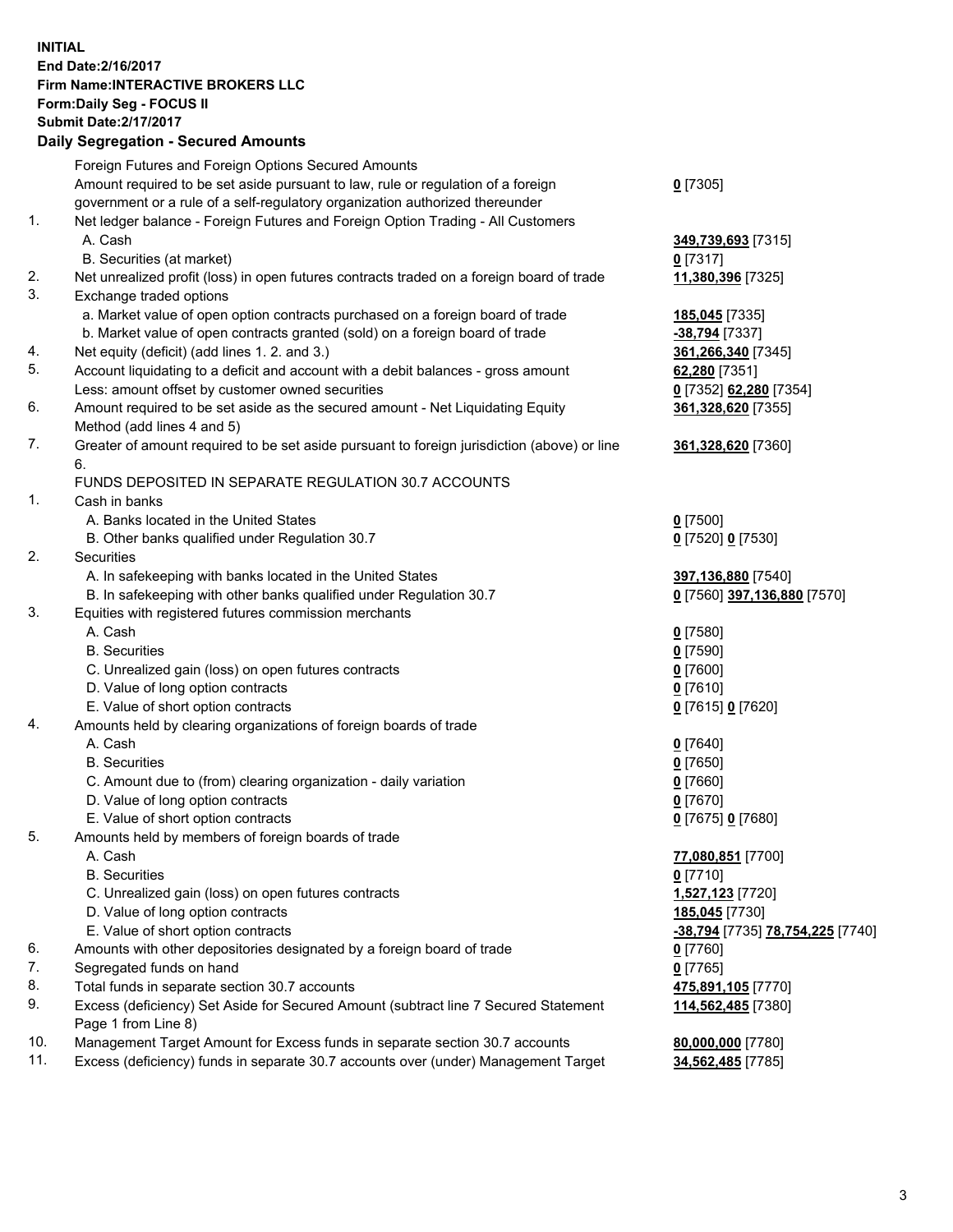**INITIAL End Date:2/16/2017 Firm Name:INTERACTIVE BROKERS LLC Form:Daily Seg - FOCUS II Submit Date:2/17/2017 Daily Segregation - Segregation Statement** SEGREGATION REQUIREMENTS(Section 4d(2) of the CEAct) 1. Net ledger balance A. Cash **3,382,017,506** [7010] B. Securities (at market) **0** [7020] 2. Net unrealized profit (loss) in open futures contracts traded on a contract market **-172,599,009** [7030] 3. Exchange traded options A. Add market value of open option contracts purchased on a contract market **118,507,331** [7032] B. Deduct market value of open option contracts granted (sold) on a contract market **-212,965,647** [7033] 4. Net equity (deficit) (add lines 1, 2 and 3) **3,114,960,181** [7040] 5. Accounts liquidating to a deficit and accounts with debit balances - gross amount **1,446,299** [7045] Less: amount offset by customer securities **0** [7047] **1,446,299** [7050] 6. Amount required to be segregated (add lines 4 and 5) **3,116,406,480** [7060] FUNDS IN SEGREGATED ACCOUNTS 7. Deposited in segregated funds bank accounts A. Cash **95,326,679** [7070] B. Securities representing investments of customers' funds (at market) **1,964,341,855** [7080] C. Securities held for particular customers or option customers in lieu of cash (at market) **0** [7090] 8. Margins on deposit with derivatives clearing organizations of contract markets A. Cash **19,763,278** [7100] B. Securities representing investments of customers' funds (at market) **1,404,166,294** [7110] C. Securities held for particular customers or option customers in lieu of cash (at market) **0** [7120] 9. Net settlement from (to) derivatives clearing organizations of contract markets **-15,607,359** [7130] 10. Exchange traded options A. Value of open long option contracts **118,570,473** [7132] B. Value of open short option contracts **-213,034,851** [7133] 11. Net equities with other FCMs A. Net liquidating equity **0** [7140] B. Securities representing investments of customers' funds (at market) **0** [7160] C. Securities held for particular customers or option customers in lieu of cash (at market) **0** [7170] 12. Segregated funds on hand **0** [7150] 13. Total amount in segregation (add lines 7 through 12) **3,373,526,369** [7180] 14. Excess (deficiency) funds in segregation (subtract line 6 from line 13) **257,119,889** [7190] 15. Management Target Amount for Excess funds in segregation **155,000,000** [7194] **102,119,889** [7198]

16. Excess (deficiency) funds in segregation over (under) Management Target Amount Excess